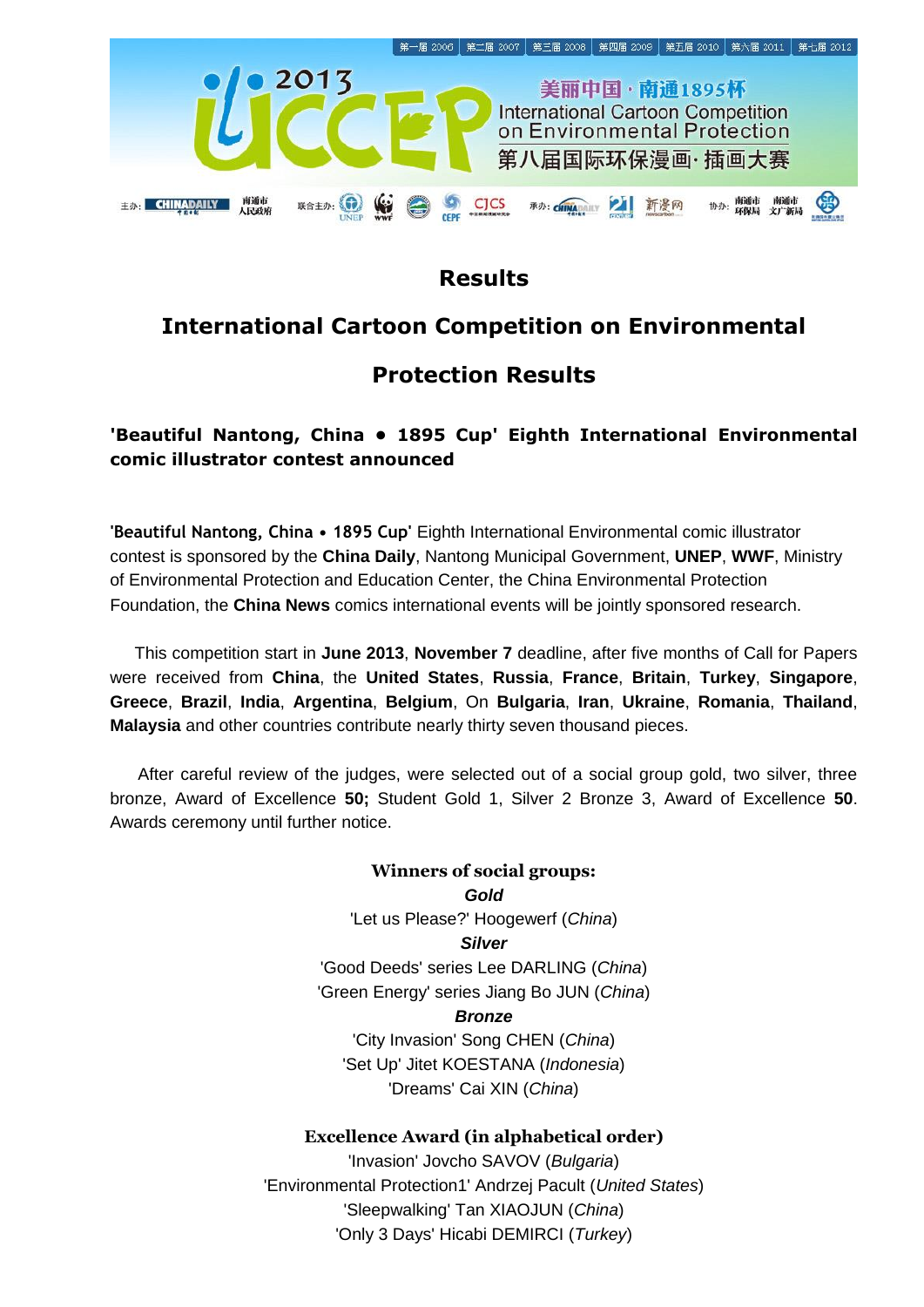'No Name' Valentin GEORGIEV (*Bulgaria*) 'The mountains left to future generations', Li MINGLIANG (*China*) 'Cage' Raul ZULETA (*Colombia*) 'Saving Environment' Tawan CHUNTRA (*Thailand*) 'No Name' Vladimir SEMERENKO (*Russia*) 'Bitterness' Bai XIAODONG iaodong (*China*) 'Gradient' Zhu FOREST (*China*) 'Killing a Trees' Vladimir KAZANEVSKY (*Slovenia*) 'Eco Mutation' Luc DESCHEEMAEKER (*Belgium*) 'Land Loss' ROGER (*China*) 'Global Warming' WESAM (*Egypt*) 'Protect' Saeed SADEGHI (*Iran*) 'Homeland Variogram' Daipei CHENG (*China*) 'Begger' DARSONO (*Indonesia*) 'Reciclagem Floresta' J. BOSCO (*Brazil*) 'Toothpick' Sunzuo FAN (*China*) 'Recycling in nature' Axinte DORU (*Romania*) 'Untitled' Jia DAB (*China*) 'Cleaning' Waldez Duarte DUARTE (*Montenegro*) 'Lost beauty' Liu WEIWEI (*China*) 'The End' Alexander DUBOVSKY (*Ukraine*) 'Shengruxiahua' Zhao XIANG (*China*) 'Destroyed' Wang JUNPING (*China*) 'Polutionecology' Alfredo Lorenzo Martirena HERNANDEZ (*Cuba*) 'Untitled' Cao YI (*China*) 'Green travel' Hou XIAOQIANG (*China*) 'Untitled' Mehmet KAHRAMAN (*Turkey*) 'Diffusing' Wurong FANG (*China*) 'Rubbish' Serdar KICIKLAR (*Turkey*) 'No Fish List' Wu YANJUN (*China*) 'Swim' Sun Shen YING (*China*) 'Help' Makhmud ESHONQULOV (*Uzbekistan*) 'Ecological Education' Paulo Volmar Mattos VILANOVA (*Brazil*) 'Super' Big Mac, Sun BAOXIN (*China*) 'Noah' Pavel Gabriel, VIRGIL (*Romania*) 'Printers' Lize FENG (*China*) 'Bullfight' Oguz GÜREL (*Turkey*) 'Pick up' LOKTYEV Oleg (*Ukraine*) 'Water' Liyong Qiu (*China*) 'Drought' Rahardi HANDINING (*Indonesia*) 'Shanghe' Hao GUOPING (*China*) 'Ptica i Drvo Darko DRLJEVIC (*Montenegro*) 'Yao is no' Eagle 'News' Xiang-Yu YANG (*China*) 'Adán y Ella' Roberto Castillo RODRIQUEZ (*Cuba*) 'Heirloom' Li BAO (*China*) 'Funeral' Ahmet AYKANAT (*Turkey*)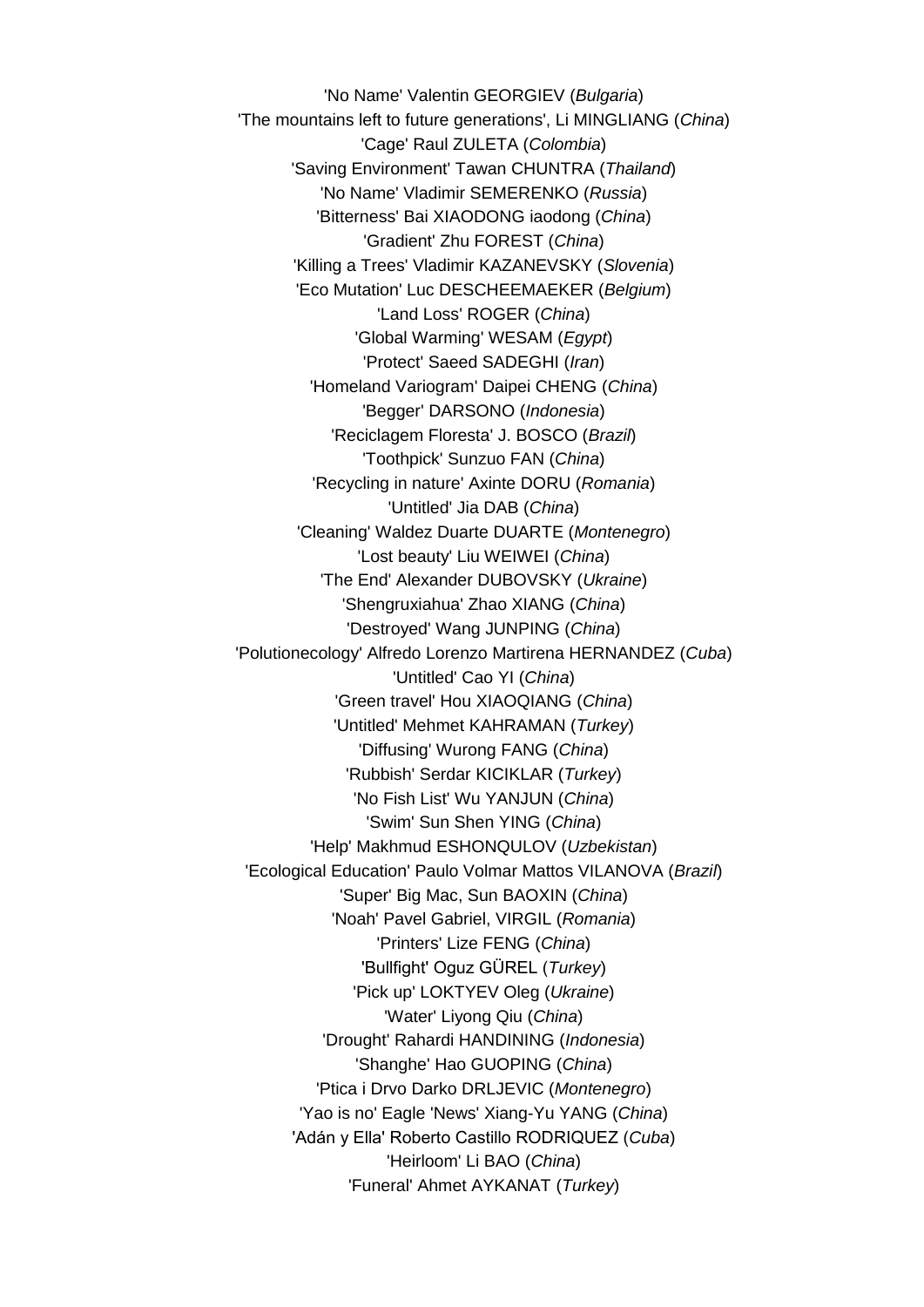

#### **Student winners:** *Gold*

'Protected Wild Animal' Liaoning University of Technology Qiaowen Ze *Silver*

> 'Water' France Bernard BOUTON 'PM2.5 Series' Tsinghua Academy Liang Louwen *Bronze*

'TIME' South China Agricultural University, Ho Yan QI 'Health of The Element' Communication University of China Su UP 'Yu Contingent' Northeast Normal trillion yu LIU

#### **Excellence Award (in alphabetical order)**

'Light and The City' Jianghan University Kang Xuning 'Cycling For Electricity' Rajaphat Nakhonsawan University passaprawas 'Conquer?' Communication University of China Wu Ruixin 'Harmony', Shandong University Mao Xiaolong 'Empty Garbage Dump', Chinese Academy of Zhu Lin 'Intimate Sea' Double Pass , Northeast Normal University 'Dream World' Jiang Yi Yin Guangzhou University 'We are Family' Chu Yan Beijing Institute of Graphic Communication Week 'Game of Death' Beijing Institute of Clothing Lee Step one 'The Deep Sea Girl' Xu Lin, University of North Creek 'Birds - Evolution' Was Hui Zhen , Shenzhen University 'When We're Together' Shenzhen University Qiu Jie 'When The Only Specimen' Chen Bing Beijing University of Technology 'Water World' Zhao Jie , Tianjin Academy of Fine Arts 'Symbiotic' Series of Chinese Academy of Lin Jiahong 'Spinach' Chinese Academy of weeks to make the dream 'There Will be No Trading in The Killing of The' Shenzhen University, Su Ying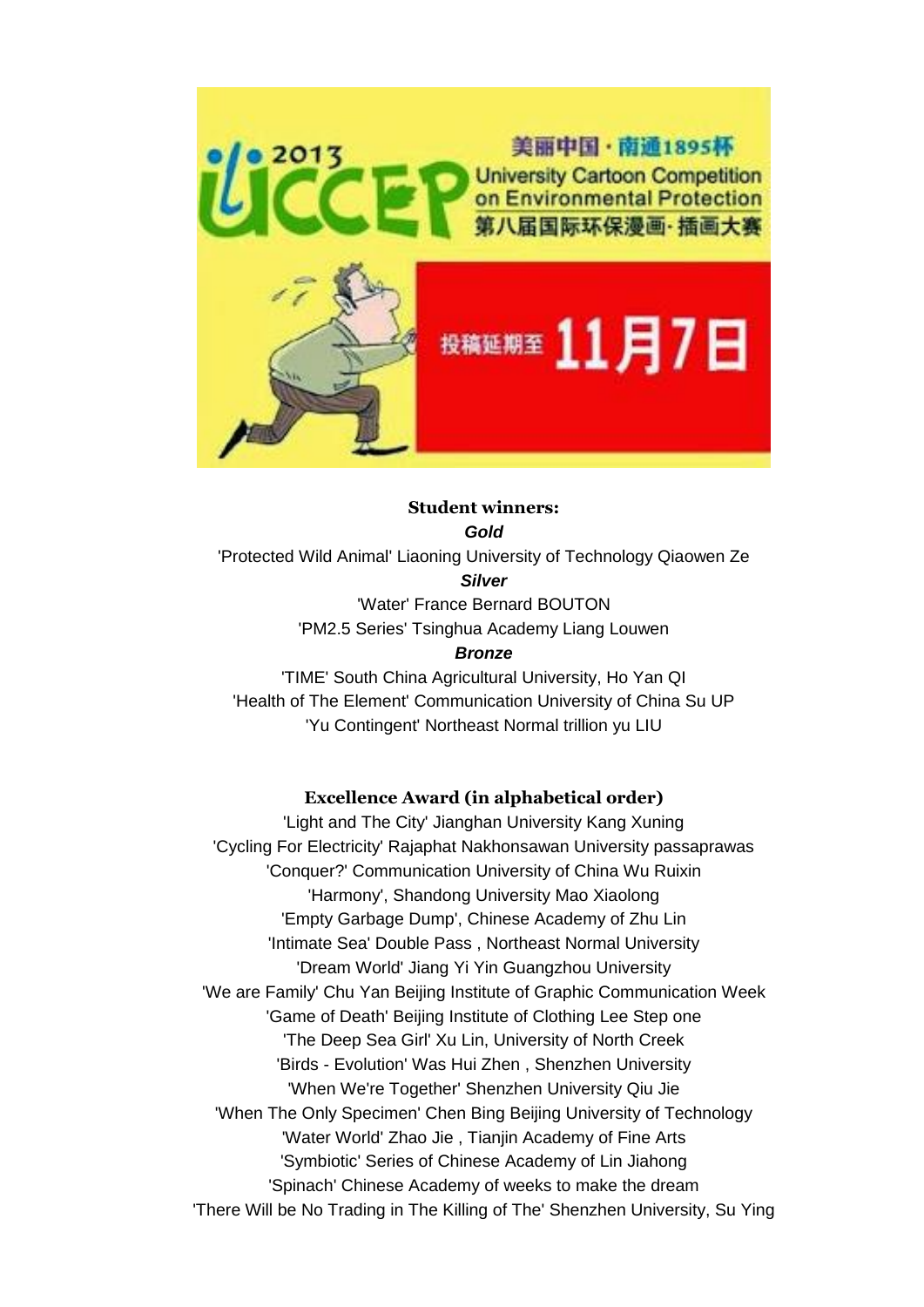'Make The Environment • The Protection of Animals', Shu -mei , Zhejiang University Housing 'The Ocean in My Eyes' Northeast Normal University Zhang Yao 'Concealed' Zhoupei Qi Shandong University of Science and Technology 'Smoke and Mirrors Map' Wang Hebei University of striking '200 Years After The World' Lee Ho Shanxi Institute of Media 'Waves' Wang Yi Fei Sichuan Conservatory of Music 'Memories Dianchi' Yunnan Normal Liuhai Rui 'Who Knows Dishes on The Menu?' North China University of holes static 'Illusion' of Kunming University of Wu Bin 'Return' Northeast Normal University Zhang Zhi Chao 'Climate Protection Series' Guangxi Arts Institute Qiaojun Yu 'One Cigarette a World' Shonan Institute Yangjing Tang 'Mr. K's Table' to Wenjie Lanzhou University of Technology 'Who Can Lend a Helping Hand'. Haikou College of Economics Xuexu Dan 'Untitled' Xijing University Zhao Jie 'Moonlight. Lotus. Homeland' Tian Yongkang Shaanxi University of Science and Technology 'The Nature of The Waste', Beijing Institute of Graphic Cattle Joy 'Nostalgia - The Mother 's Heartbeat2 Northeast Normal University, Li Meng 'Environmental Protection is One of Our Hearts Steelyard' North China University of Dai Yiming 'Homeless' Liaoning Normal Shiwen Xiao 'Tornado Coming' Shenyang University Li Meilin 'Hello' Guangdong Vocational College of Foreign Languages Arts Ma Xi Yuan 'The Last Tale' Suzhou University Stone Yuyan 'Porpoise Cry', Lin Yong Guangzhou University group 'Meow cushions and gray bunny " Yao Yao Beijing University of Technology 'Crisis' Shenzhen University Deng Yinlei 'Home, What ?' Beijing Institute of Graphic Communication Zhang Ke 'They Had The Same Love and You Have a Dream' Shenzhen University Quarter waited 'Swallow' South China Agricultural University Deng Sifu 'Protect The Homeland , Purify The Earth' Changchun University Zhao Yaqing 'Digital Ecology' Zhao Ting Guangxi Arts Institute 'I have it?' Suzhou University He Jiaqi 'New' Chen Shihezi University Arts

**Web:**

<http://cartoon.chinadaily.com.cn/zhuanti/dasai/2013/dongtaiview.shtml?id=1483>